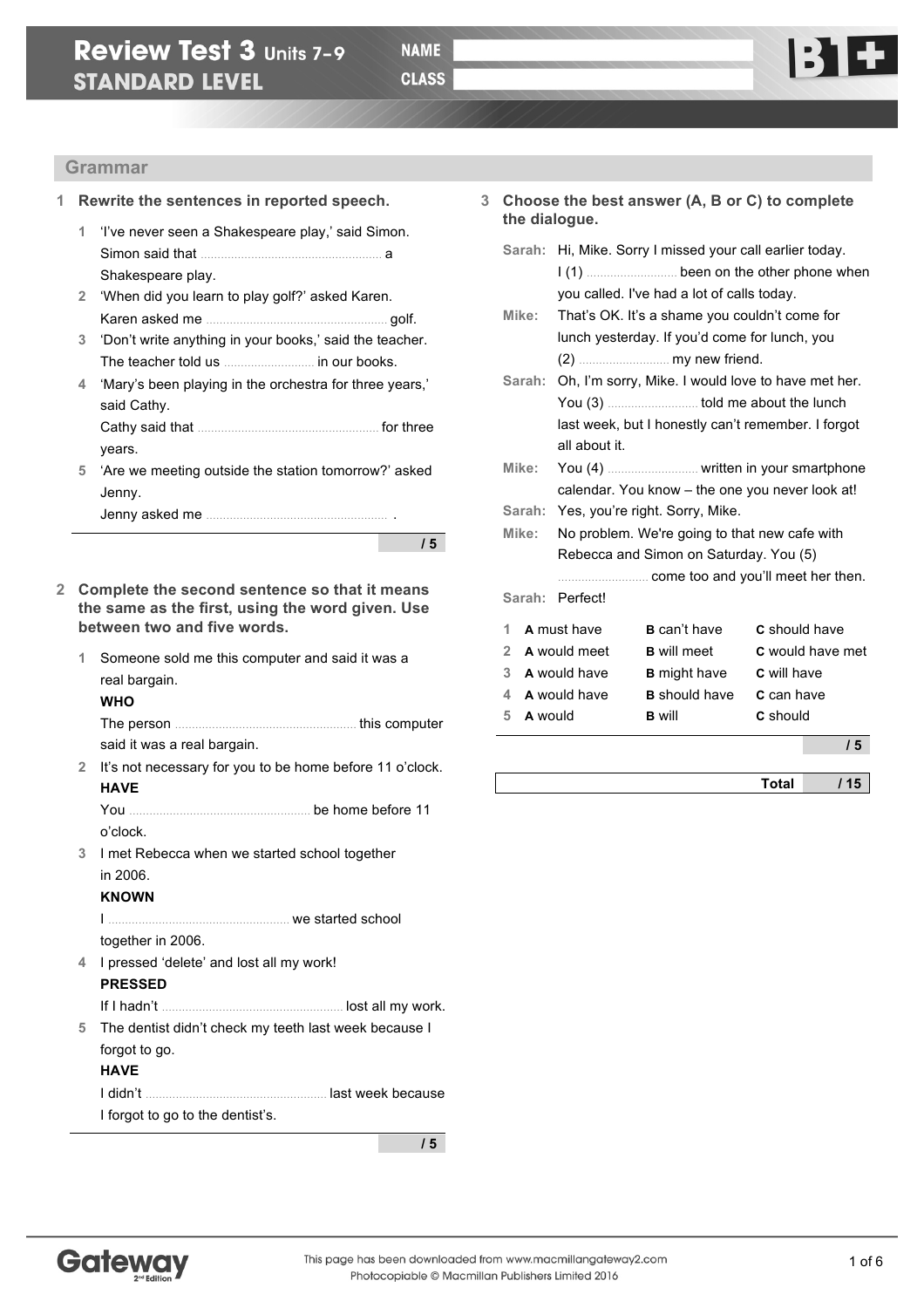

**/ 5**

### **Vocabulary**

**4 Complete the sentences with words related to sport and the arts. There are two extra words.**

> audience • cast • court • director • gallery rink • track

- **1** In a theatre programme, you can find a list of the ……………………… – that means all the actors who are in the play.
- **2** In a theatre, the group of people who watch the play are called the ……………………… .
- **3** The two teams that play in a basketball match play the game on a ……………………… .
- **4** However, ice hockey is played on ice. This is called an ice ……………………… .
- **5** The place where you see a painting exhibition is called  $a \qquad \qquad \blacksquare$

**/ 5**

### **5 Complete the dialogue with one word in each gap.**

- **Sian:** Are you OK?
- **Tilly:** Yes, I think so. I hurt my ankle because I forgot to (1) ……………………… up before running. Now it's really painful.
- **Sian:** You shouldn't go running before doing some exercises first – you know that.
- **Tilly:** Yes, you're right. By the way, you're looking very fit. How many times a week do you (2) ……………………… out?
- **Sian:** Thanks. I've been going to the gym three times a week and then I run twice a week.
- **Tilly:** That's really good. I think I might (3) ……………………… up swimming again as it's really good for flexibility.
- **Sian:** Yes, and it would do your ankle some good. I competed in the school swimming competition last week.
- **Tilly:** Did you? How did you get on?
- **Sian:** Not very well, I'm afraid! Our school swimming team got (4) ……………………… out in the first round of the competition.
- **Tilly:** Never mind. Next time go (5) ……………………… the gold medal!
- **Sian:** We will! Look after that ankle, Tilly.

- **6 Complete the sentences with the correct form of the words given.**
	- **1** I was quite ……………………… (frighten) when the cat jumped up at the window. I thought it was a burglar!
	- **2** My parents received a very ……………………… (office) letter from the airline apologising for losing our bags.
	- **3** Are you ……………………… (thirst)? Would you like a drink?
	- **4** The film is about a ……………………… (mystery) character called Quinn.
	- **5** I hope you're not too ……………………… (disappoint) with your results. You didn't do badly overall.

|              | $\ddot{\phantom{1}}$ |
|--------------|----------------------|
| <b>Total</b> | 15                   |

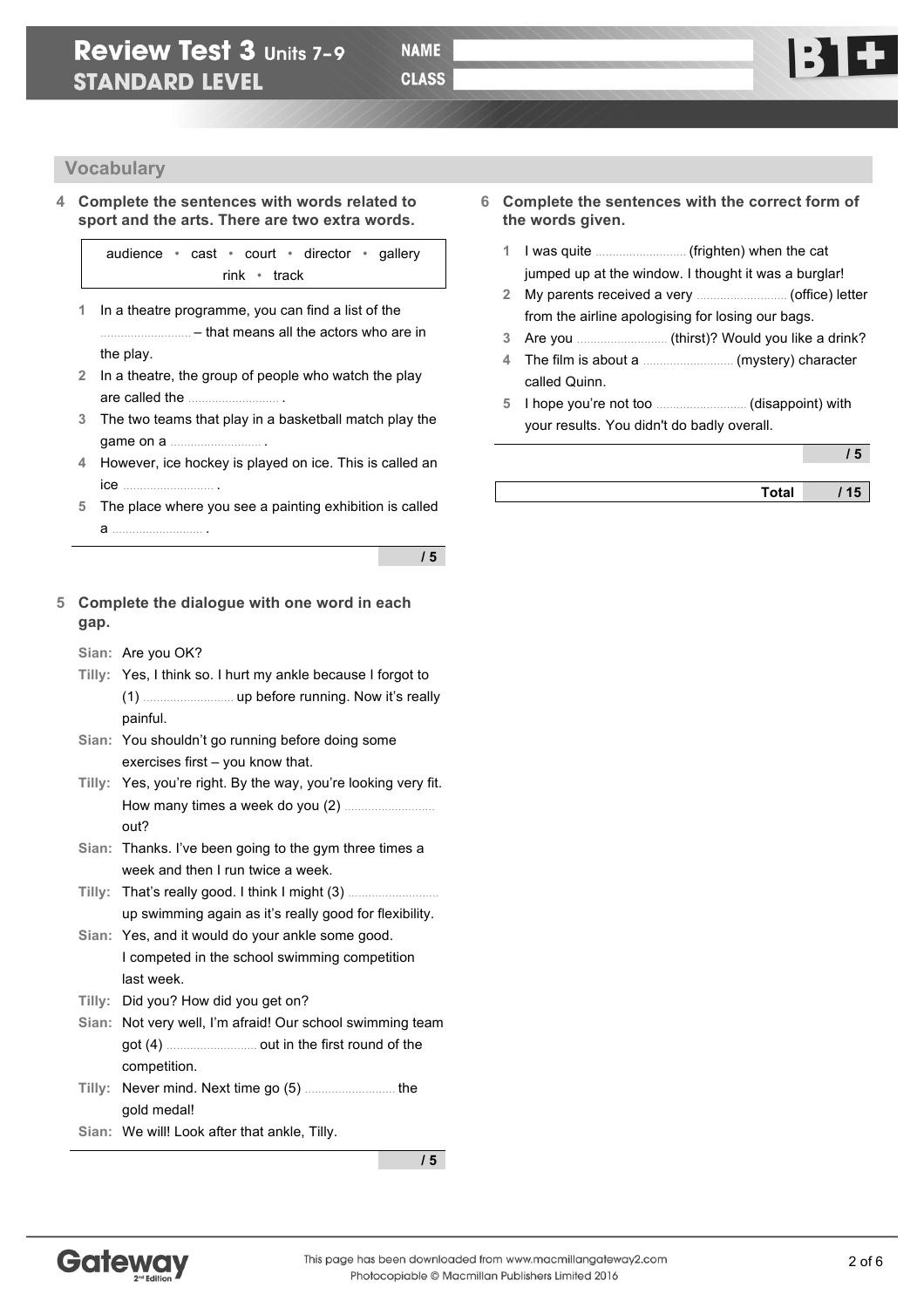

### **Reading**

**7 Read the article about health and lifestyle. The headings have been removed from the article. Choose the best headings (A–E) to complete the article.**

### **Why are we not more healthy?**

1 ………………………………………………………………………………………………

In this second decade of the 21<sup>st</sup> century, with so many advances in medicine and technology, we would expect statistics to tell us people are living much longer than previous generations did in the past. However, if experts are correct, research in fact predicts that the next generation will live nowhere near as long as their parents. This seems counter-intuitive: why are we becoming less healthy in an age when medical science implies we should be becoming more healthy?

#### 2………………………………………………………………………………………………

It is certainly not because of a lack of awareness of the benefits of fitness and sport. More people go to sports centres than ever before, jog and run regularly, or use equipment to exercise in their own homes. Yoga and martial arts classes are the most popular they have ever been and large numbers of people are now taking part in sponsored fitness events such as marathons and cycle runs. It's also not down to a lack of information about nutrition. You can read advice on diet and healthy eating in every magazine, and whole TV programmes are now dedicated to the subject of what we should or shouldn't eat. So, where exactly are we going wrong?

#### 3………………………………………………………………………………………………

The painful truth is that the small changes in diet and the amount of physical activity we do are simply not enough to compensate for the huge changes in lifestyle in our society in the last fifty years. Whereas a few decades ago most people had to walk if they wanted to get anywhere, these days the majority of us drive, take the train or even hire a taxi to make even the shortest journeys. At work and school, we are generally sitting all day long, usually working at computer screens which scientists have discovered can be extremely bad for our health. Many office workers nowadays even email people in the same office, rather than walking across the room to talk to them!

#### 4………………………………………………………………………………………………

Another factor affecting long-term health is the growing consumption of fast food and ready meals. Despite the information available about the risks of eating fast food, many people continue to do so for convenience. They eat it because it's quick, cheap and easy and because they simply don't have enough time to shop for, prepare and cook fresh food themselves because they work such long hours. Unfortunately while all of these foods are full of ingredients that are tasty and satisfying, such as salt and sugar, these are not things which are good for our overall health.

5………………………………………………………………………………………………

So is there anything we can do to improve things for our children and their future health? Experts say that there are some simple changes that can be made. Designers have developed standing desks and even desks attached to exercise bikes to minimise the amount of time people are sitting and inactive. Walking for just 30 minutes per day has also been shown to bring vast improvements to health, so leaving the car at home as much as possible is definitely a good idea. More than anything though we need to take a good look at the world of work and find ways to achieve a better life/work balance for the majority of people. Only by creating more time for leisure and non-work-related activities can we make room for the quality of people's lives to really improve.

**A** Sitting – a hidden threat to health

- **B** A surprising prediction for the future
- **C** Changes that can really help
- **D** Information is available to all
- **E** Fast food fears

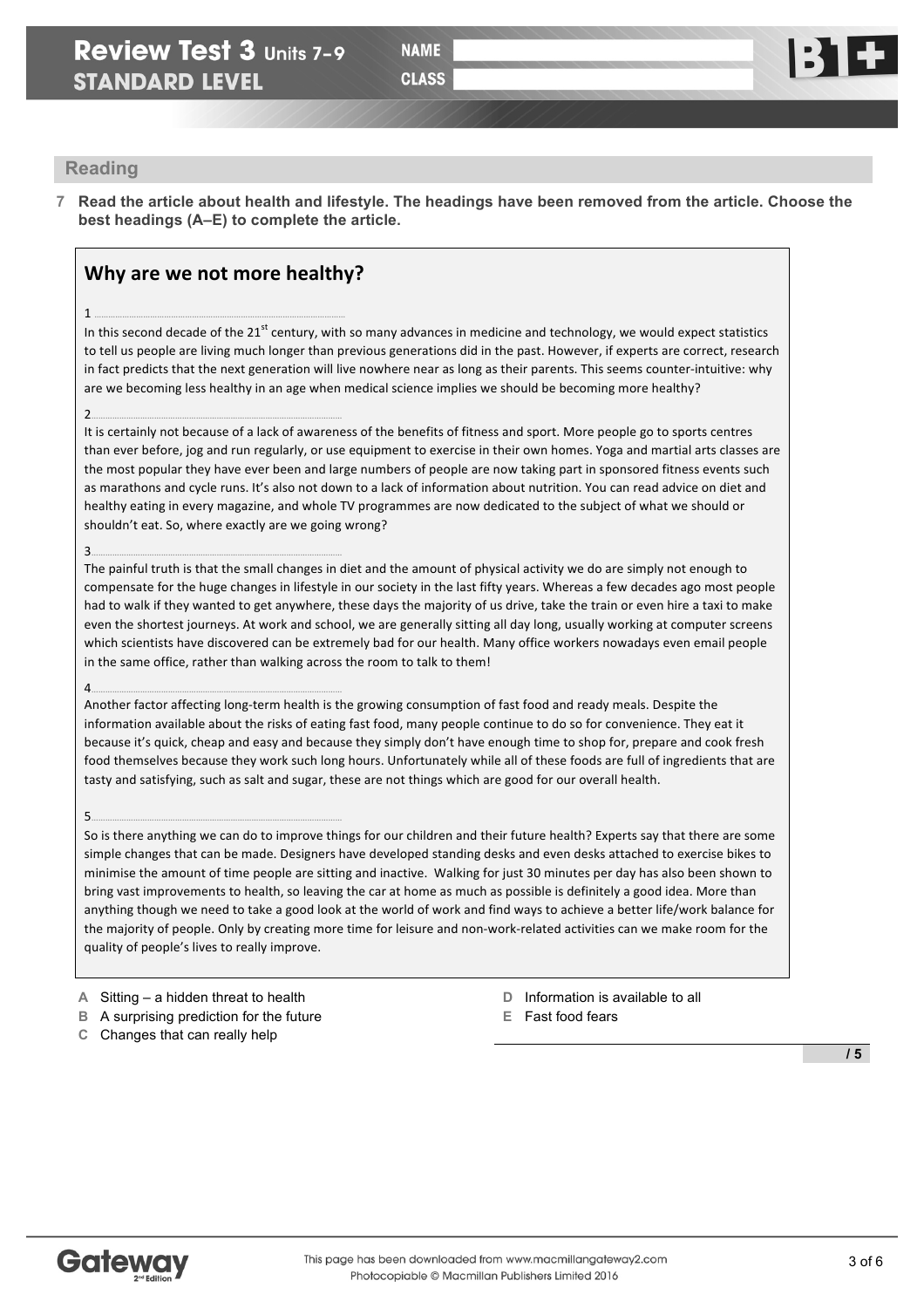**Total / 12**

**8 Read the article again. Are these statements True (T), False (F) or is the information Not Mentioned (NM)?**

- **1** Researchers believe our children will die at a younger age than us. T/F/NM
- **2** People already have access to a wealth of
- **3** information about exercise and diet. T/F/NM
- **3** Sitting for long periods is good for concentration. T/F/NM
- **4** Eating the wrong food is a problem of laziness. T/F/NM
- **5** Finding ways to be active while sitting can help. T/F/NM **6** Most people already have a good balance
- between work and leisure. T/F/NM **7** Even a small increase in physical activity has positive results for your health. T/F/NM **/ 7**
- 

**Listening** 

### **Use of English**

- **9 Complete the dialogue with one word in each gap.**
	- **A:** Have you got (1) ……………………… plans for the holidays?
	- **B:** A couple. Six weeks is such a long time. I think I (2) ……………………… ask my parents if I can go and stay with my Italian friend for three weeks.
	- A: That sounds good. Is that the girl (3) ... lives in an enormous house near the mountains?
	- **B:** That's her! I wish we had a house half as big as hers!
	- **A:** Her family (4) ……………………… be quite famous.
	- **B:** Yes, they are. They work in the theatre.
	- **A:** I have an Italian friend who lives near Milan, but I haven't (5) ……………………… to her house yet. She came and stayed with us last summer.
	- **B:** That's right. I met her while she was staying with you. She's really nice. Did you learn any Italian while she was here?
	- **A:** No. Her English is so good that I didn't have (6) ……………………… speak any Italian. And she said that she only wanted to speak English!
	- **B:** So, what are you (7) ……………………… this summer then? Anything interesting?
	- **A:** I've got to earn some money. I'd like to work part-time for my dad. He runs his own business. Not a lot of fun! If I (8) ……………………… go to Italy with you I would.

**/ 8**

- **10** Listen to five people talking about sports they **do. Match the speakers (A–E) with the sentences**  $(1-5)$ . **Speaker A** ……………………… Speaker **Speaker C** ……………………… **Speaker D** ……………………… **Speaker E** ……………………… 1 This speaker doesn't like the time of day he/she has to train. 2 This speaker talks about the expense of buying things he/she needs.
	- **3** This speaker is a professional sportsperson.
	- 4 This speaker doesn't like having to be careful about what he/she eats.
	- 5 This speaker talks about not having enough opportunities to do the sport.

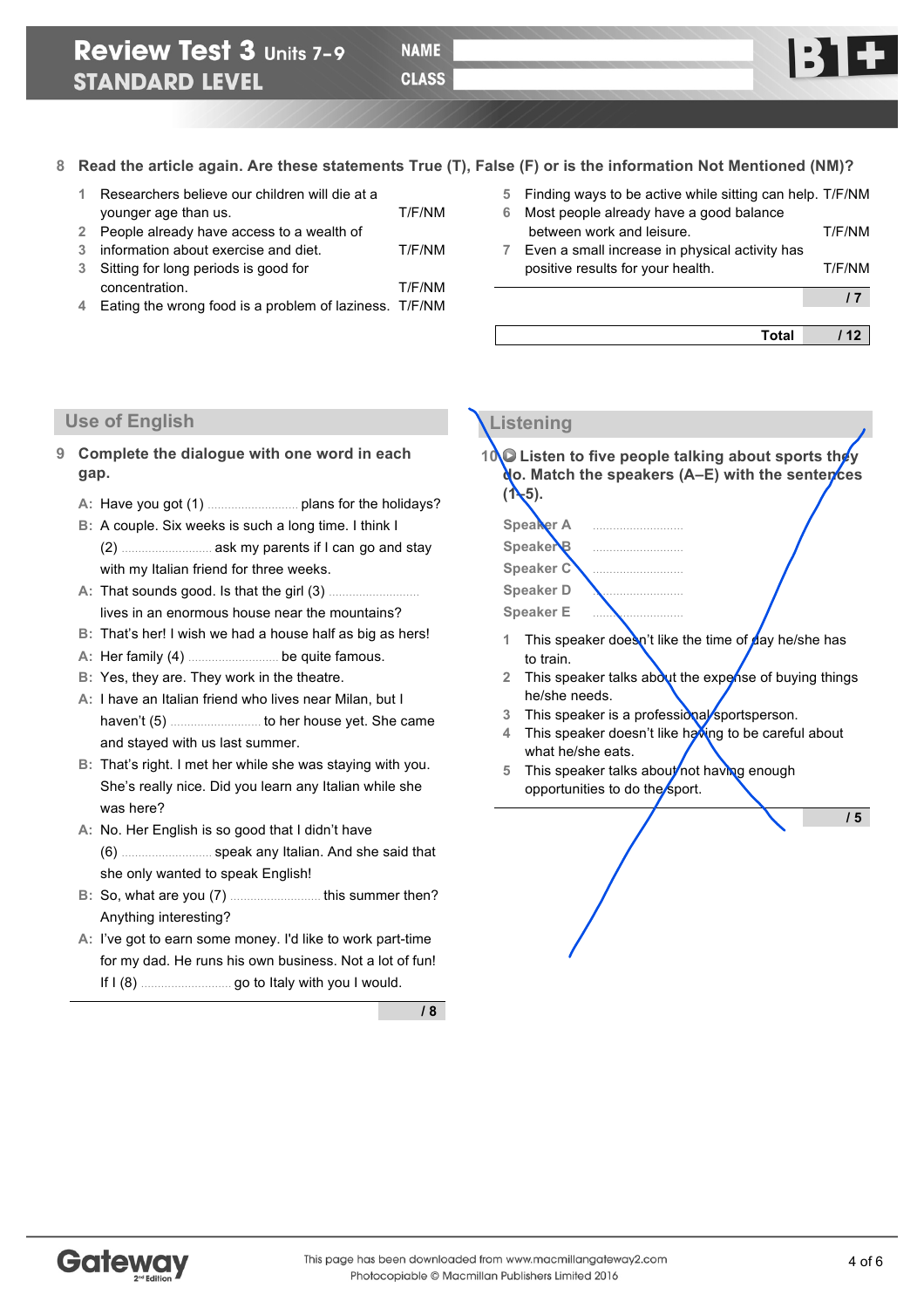

### **11 Listen again and choose the best answers, A, B or C.**

- **1** Speaker A says he started sailing
	- **A** when he was a student.
	- **B** when he was a child.
	- **C** one weekend.
- **2** Speaker B says his salary
	- **A** is less than you would expect.
	- **B** is more than you would expect.
	- **C** is the same as the newspapers say.
- **3** Speaker C says
	- **A** she would like to move house.
	- **B** her parents want to move house.
	- **C** her mum would like to move to Norway or Switzerland.
- **4** Speaker D says she
	- **A** would like to get up at five am.
	- **B** gets up very early in the morning.
	- **C** used to get up very early.
- **5** Speaker E says
	- **A** he hopes one day to be a champion weightlifter.
	- **B** he used to be a champion weightlifter.
	- **C** he doesn't think he will ever be a champion weightlifter.

**/ 5**

**Total / 10**

### **Writing**

**12 Read part of an email you received from your English friend, Donna. Write an email to your friend, giving her some advice.**

I wish I could speak your language better! Have you got any suggestions about how I can improve? I'd be really grateful!

**………..……..………..……..………..……..………..……..………..……..………..……….…………..……..………..……..………..……..………..……..………..……..………..……….……**

**………..……..………..……..………..……..………..……..………..……..………..……….…………..……..………..……..………..……..………..……..………..……..………..……….…… ………..……..………..……..………..……..………..……..………..……..………..……….…………..……..………..……..………..……..………..……..………..……..………..……….…… ………..……..………..……..………..……..………..……..………..……..………..……….…………..……..………..……..………..……..………..……..………..……..………..……….……**

**………..……..………..……..………..……..………..……..………..……..………..……….…………..……..………..……..………..……..………..……..………..……..………..……….…… ………..……..………..……..………..……..………..……..………..……..………..……….…………..……..………..……..………..……..………..……..………..……..………..……….…… ………..……..………..……..………..……..………..……..………..……..………..……….…………..……..………..……..………..……..………..……..………..……..………..……….……**

**………..……..………..……..………..……..………..……..………..……..………..……….…………..……..………..……..………..……..………..……..………..……..………..……….…… ………..……..………..……..………..……..………..……..………..……..………..……….…………..……..………..……..………..……..………..……..………..……..………..……….…… ………..……..………..……..………..……..………..……..………..……..………..……….…………..……..………..……..………..……..………..……..………..……..………..……….……**

**………..……..………..……..………..……..………..……..………..……..………..……….…………..……..………..……..………..……..………..……..………..……..………..……….……**

In your email you should include information about:

- language courses you would recommend.
- other ideas such as watching films and reading books that you would recommend.
- ideas which you wouldn't recommend.

### **Write 150–180 words.**